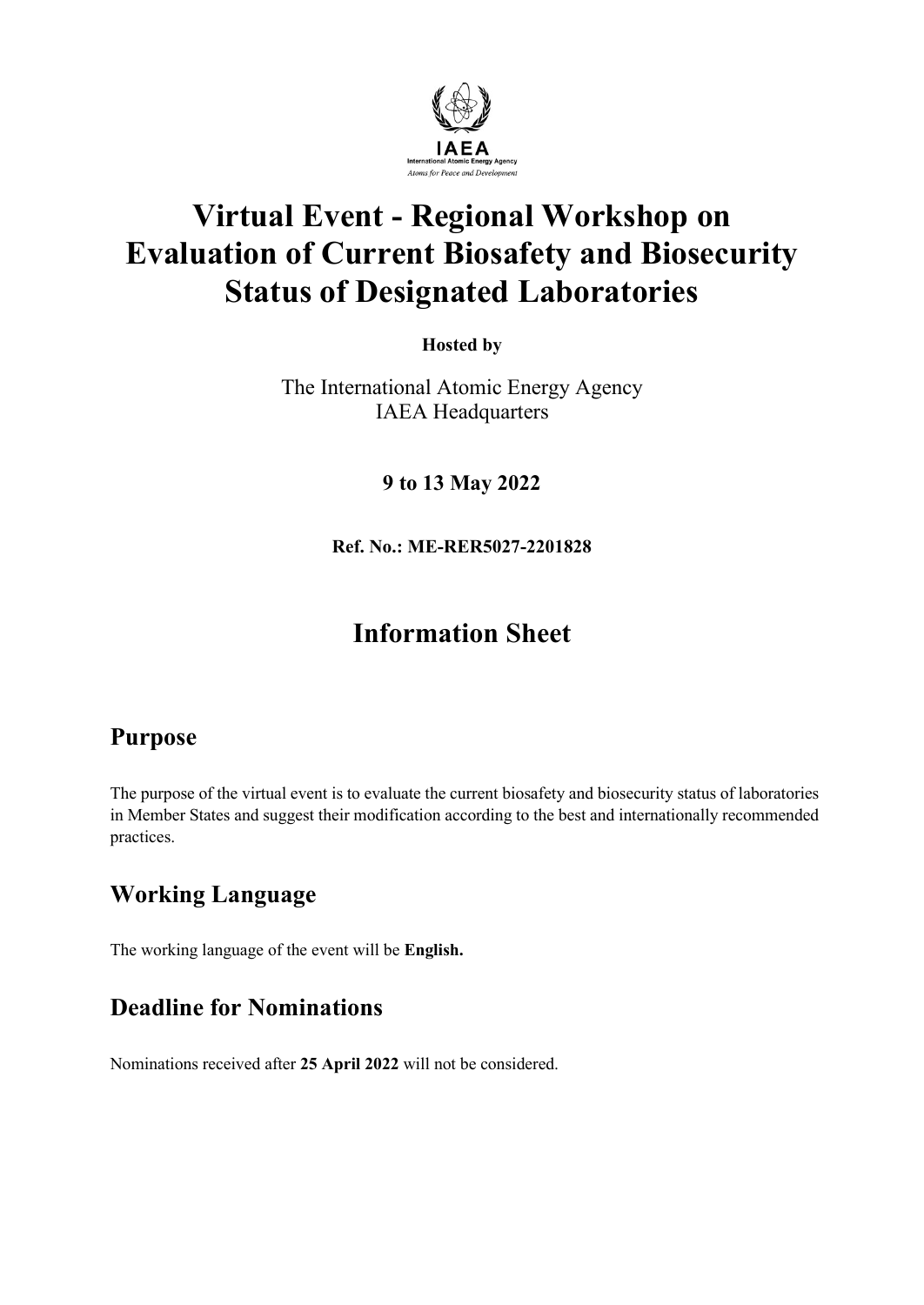#### **Scope and Nature**

The scope of the virtual regional workshop is to review the organizational structures and workflows of the laboratories including ground floor plans, samples flow, personnel flow, namely:

- i. Laboratories will present detailed plans of ground floors and their organizational structure. It is strongly recommended to submit in advance the ground floor plans and existing biosafety procedures to Mr Naletoski [\(i.naletoski@iaea.org\)](mailto:i.naletoski@iaea.org), Technical Officer of the TC project;
- ii. Participants will present the laboratory workflows starting from reception to the laboratories, processing samples within the laboratories and sample storage (biobanking), up to the issuing of the final result and waste management;
- iii. laboratories will present the existing biosafety procedures implemented and maintained at the local laboratories, as well as the scheme of the biological risk management system if implemented;
- iv. One day break for the participants, dedicated for expert evaluation will take place after all participants finish their presentations. Experts will receive all the presentations submitted by participants including ground floor plans, schemes of biological risk management systems, biosafety procedures etc. for detailed analysis;
- v. Experts will present the internationally recommended structure of a biological risk management system, examples of the best practices in that field and recommend updates and improvements of the procedures, if needed.

#### **Expected Outputs:**

Recommendations for improvement of the biological risk management system in the member states laboratories provided by:

- i. reviewing and analysing of workflows of the participating laboratories;
- ii. reviewing of biosafety procedures and biological risk management procedures in place in laboratories;
- iii. Setting up scientifically based updates of the biological risk management procedures, as recommended by the experts.

#### **Participation**

The virtual regional workshop is open to 27 participants form Member States participating in the project RER5027.

Each Member State is invited to nominate up to 2 participants who must match the profile described in the corresponding paragraph, indicating the order of priority.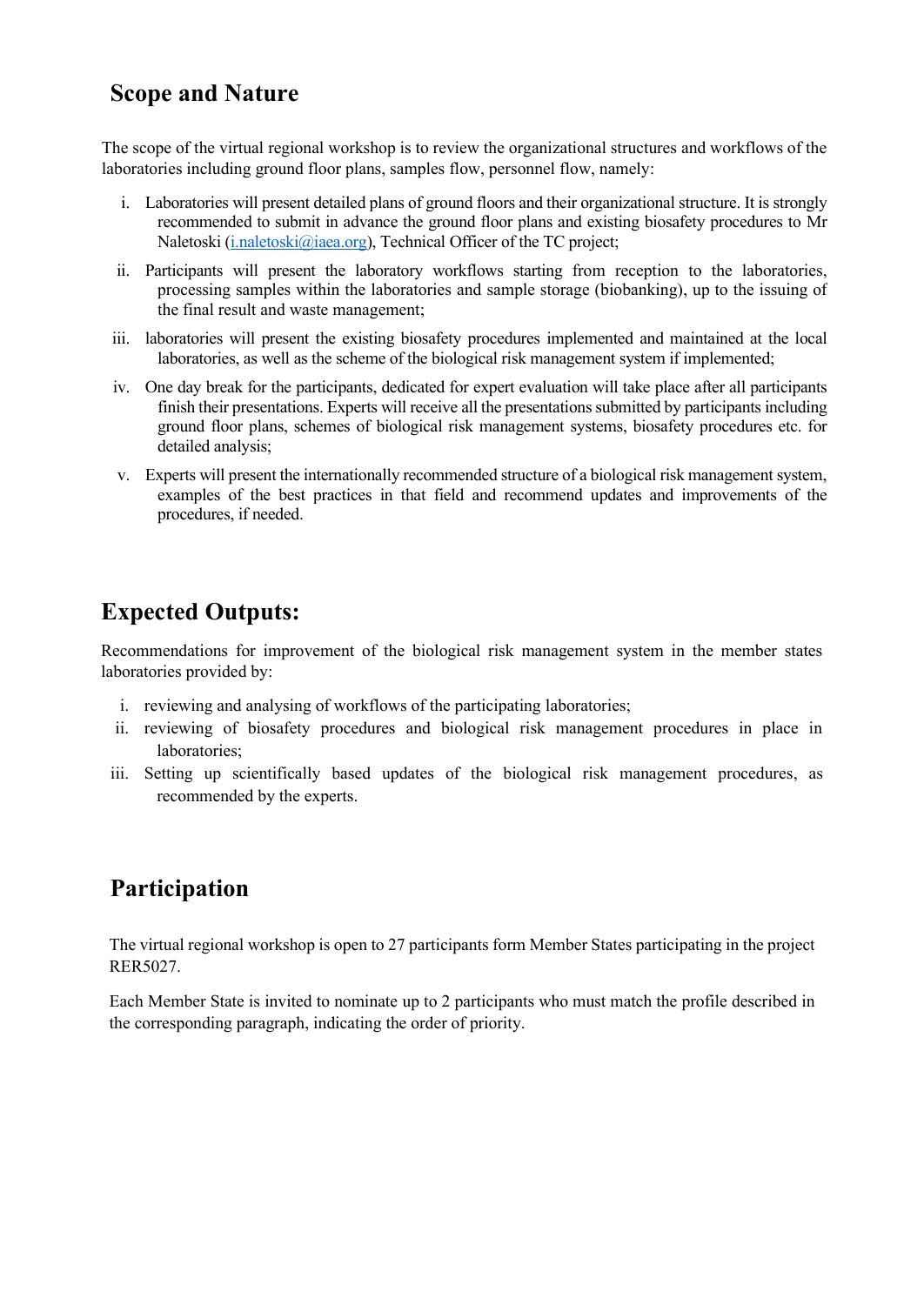## **Participants' Qualifications and Experience**

The nominated candidates should be the staff members of the counterpart institutions/ laboratories from Member States participating the regional TC project RER5027. Laboratories in the project are encouraged to nominate staff members responsible for maintenance of the bio-risk management system in the national laboratories (bio-risk / biosafety officers, their deputies or members of the bio-risk / biosafety management team).

#### **Application Procedure**

Candidates wishing to apply for this event should follow the steps below:

- 1. Access the InTouch+ home page [\(https://intouchplus.iaea.org](https://intouchplus.iaea.org/)) using the candidate's existing Nucleus username and password. If the candidate is not a registered Nucleus user, she/he must create a Nucleus account [\(https://websso.iaea.org/IM/UserRegistrationPage.aspx\)](https://websso.iaea.org/IM/UserRegistrationPage.aspx) before proceeding with the event application process below.
- 2. On the InTouch + platform, the candidate must:
	- a. Finalize or update her/his personal details, provide sufficient information to establish the required qualifications regarding education, language skills and work experience ('Profile' tab) and upload relevant supporting documents;
	- b. Search for the relevant technical cooperation event (EVT2201828) under the 'My Eligible Events' tab, answer the mandatory questions and lastly submit the application to the required authority.

**NOTE:** Completed applications need to be approved by the relevant national authority, i.e. the National Liaison Office, and submitted to the IAEA through the established official channels by the provided designation deadline.

For additional support on how to apply for an event, please refer to the [InTouch+ Help page.](https://nucleus.iaea.org/sites/intouchplushelp) Any issues or queries related to InTouch+ can be addressed to [InTouchPlus.Contact-Point@iaea.org.](mailto:InTouchPlus.Contact-Point@iaea.org)

Should online application submission not be possible, candidates may download the nomination form for the training course from the [IAEA website.](https://www.iaea.org/services/technical-cooperation-programme/how-to-participate)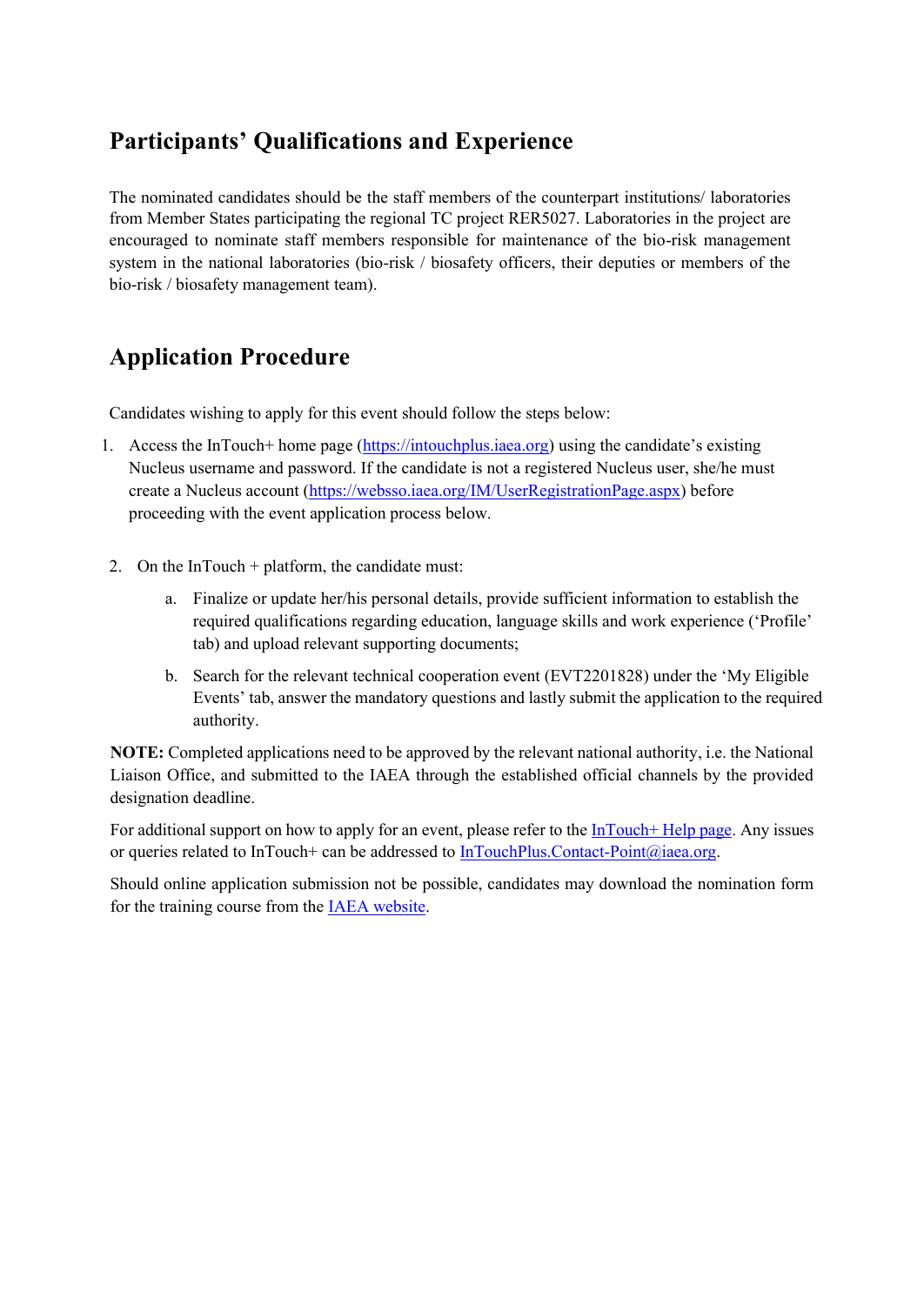#### **Administrative and Financial Arrangements**

Nominating authorities will be informed in due course of the names of the candidates who have been selected, and will at that time be informed of the procedure to be followed with regard to administrative and financial matters.

Selected participants who indicate their need, will receive financial support to contribute to the expenses of their costs for internet connection for the duration of the event in line with IAEA rules and procedures.

#### **Disclaimer of Liability**

The organizers of the event do not accept liability for the payment of any cost or compensation that may arise from damage to or loss of personal property, or from illness, injury, disability or death of a participant while he/she is travelling to and from or attending the course, and it is clearly understood that each Government, in approving his/her participation, undertakes responsibility for such coverage. Governments would be well advised to take out insurance against these risks.

#### **IAEA Contacts**

Programme Management Officer (responsible for substantive matters):

Ms Ludmila Wiszczor Division for Europe Department of Technical Cooperation International Atomic Energy Agency Vienna International Centre PO Box 100 1400 VIENNA AUSTRIA Tel.: +43 1 2600 22419 Fax: +43 1 26007 Email: L.Wiszczor@iaea.org